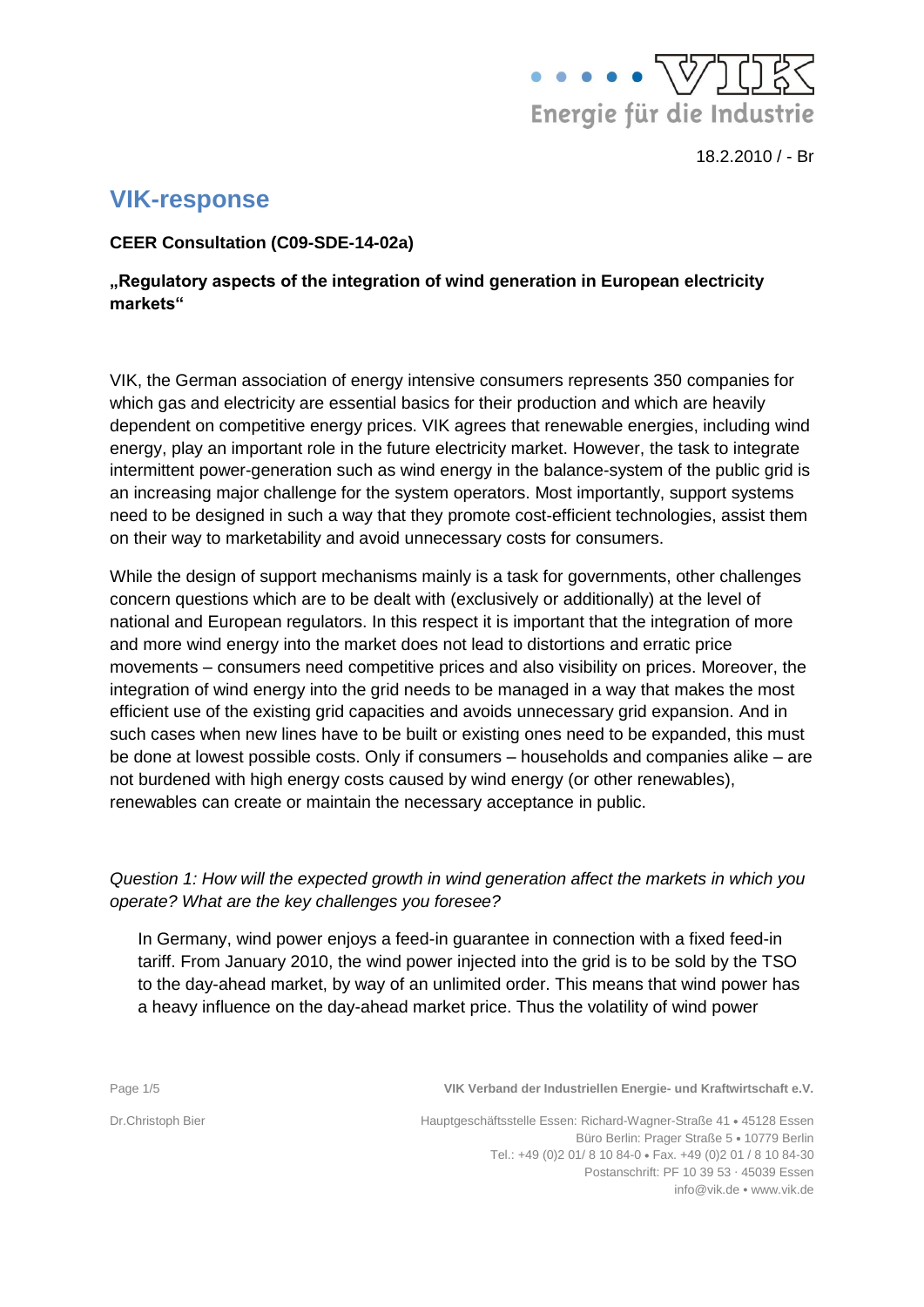

translates directly into price volatility, which hampers predictability and long-term visibility of prices.

Moreover, high wind generation may lead to negative prices: At times of high wind power production and low demand, conventional generators are offering their output at prices below zero to avoid costs associated with adjusting their generation. Based on this, negative market clearing prices are resulting. This has two detrimental effects to consumers:

- First, with negative prices, it is profitable to increase one's own electricity consumption, thereby earning money. But in order to increase one's consumption at short notice, a certain degree of flexibility is needed – in terms of technical ability (e.g. depending on the production process) as well as in terms of the organizational structure (e.g. trading on week-end days or during nighttimes). It is questionable whether consumers exhibit such a degree of short-term flexibility. Probably, traders may be able to capture these profits, but it is unlikely that these profits will be passed through to the customers.
- Secondly, every consumer in Germany pays a surcharge to cover the additional costs of support for renewable energies. This surcharge is calculated from the difference of the feed-in payments (paid to the wind power generators) and the revenues from the sale of the wind power at the day-ahead market. With negative day-ahead market prices, this surcharge increases. In 2010, it is as high as 20 €/MWh - this is roughly 40% of the current wholesale energy price - and is expected to rise to more than 33€ in 2015.

As wind power is fed into the grid when the wind blows, not at times when electricity is needed, incentives are needed for wind operators to store electricity and inject it when demanded.

Another challenge concerns the usage of the grid: At times congestion occurs, and as a consequence, conventional power production needs to be reduced or even generating units need to be shut down. If combined heat and power production is concerned this is very inefficient and endangers the production processes of companies that need the heat and power generated by their CHP plant.

Moreover, as big wind farms are expected to be built offshore, the transmission grid probably needs to be expanded to accommodate increasing wind power injection. This causes high costs (which will be passed through to consumers via higher grid tariffs) as well as problems of acceptance within the population. Authorization procedures for new

Page 2/5 **VIK Verband der Industriellen Energie- und Kraftwirtschaft e.V.**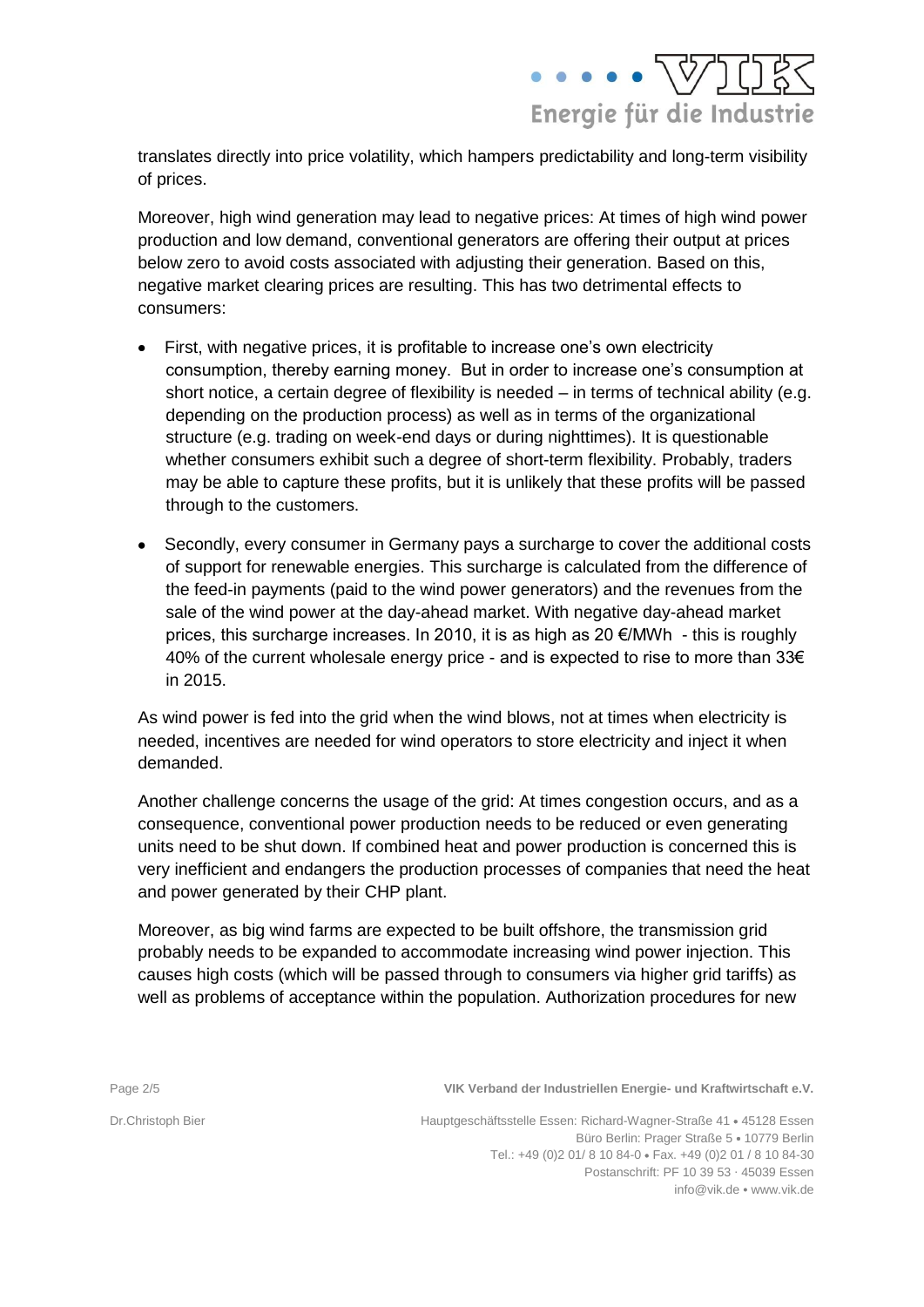

lines may well require ten or more years, making it difficult to manage increasing wind power injection today.

*Question 2: What are the implications for market rules? Can you identify changes which would better facilitate integration of wind generation, including management of intermittency?*

There is a need for incentives to improve direct marketing by producers, along with incentives for power production or injection at times when demand is high (and prices are high), instead of today's rule that every kWh produced is paid the same fixed feed-in tariff. This could increase research into the problem of power storage, or could incentivize cooperation between an intermittent generator and a generator who can actively manage its production (e.g. biomass plant).

## *Question 3: Would moving the market's gate-closure closer to real-time facilitate the deployment of wind generation? Would this have any adverse consequences on the functioning of the electricity power system?*

Such a change would move day-ahead transactions closer to the intraday timeframe. Since wind forecasts are more accurate at short term, this could facilitate wind integration into the market. Negative consequences on the functioning of the electricity power system are not expected.

In this regard, transparency is important: The wind forecast should be made publicly available to all market parties, in advance of the gate closure, so that all market participants possess the same information and thus act on a level playing field.

*Question 4: Are emerging cross-border congestion management models compatible with wind generation? Should further attention or priority be given to intraday capacity allocation mechanisms and markets, in light of the issues associated with forecasting wind generation?* 

As long as there are capacity bottlenecks between countries or markets, scarce capacity should be used for commercial trade and scheduled cross-border deliveries. If capacity was reserved for possible wind surplus, this would limit commercial transactions. Therefore it seems preferable that the production of wind is limited (by the TSO/DSO) or stored (if possible) at times when it cannot be integrated in the market.

## *Question 5: Should wind generation be subject to the same balancing obligations and the same types of charges as other types of generation?*

Wind generators should be treated in the same way as conventional generators. If balancing may be more difficult for wind generators, then support regimes (tariffs or premiums) might be adjusted to cover additional costs. Generally, charges should be

Page 3/5 **VIK Verband der Industriellen Energie- und Kraftwirtschaft e.V.**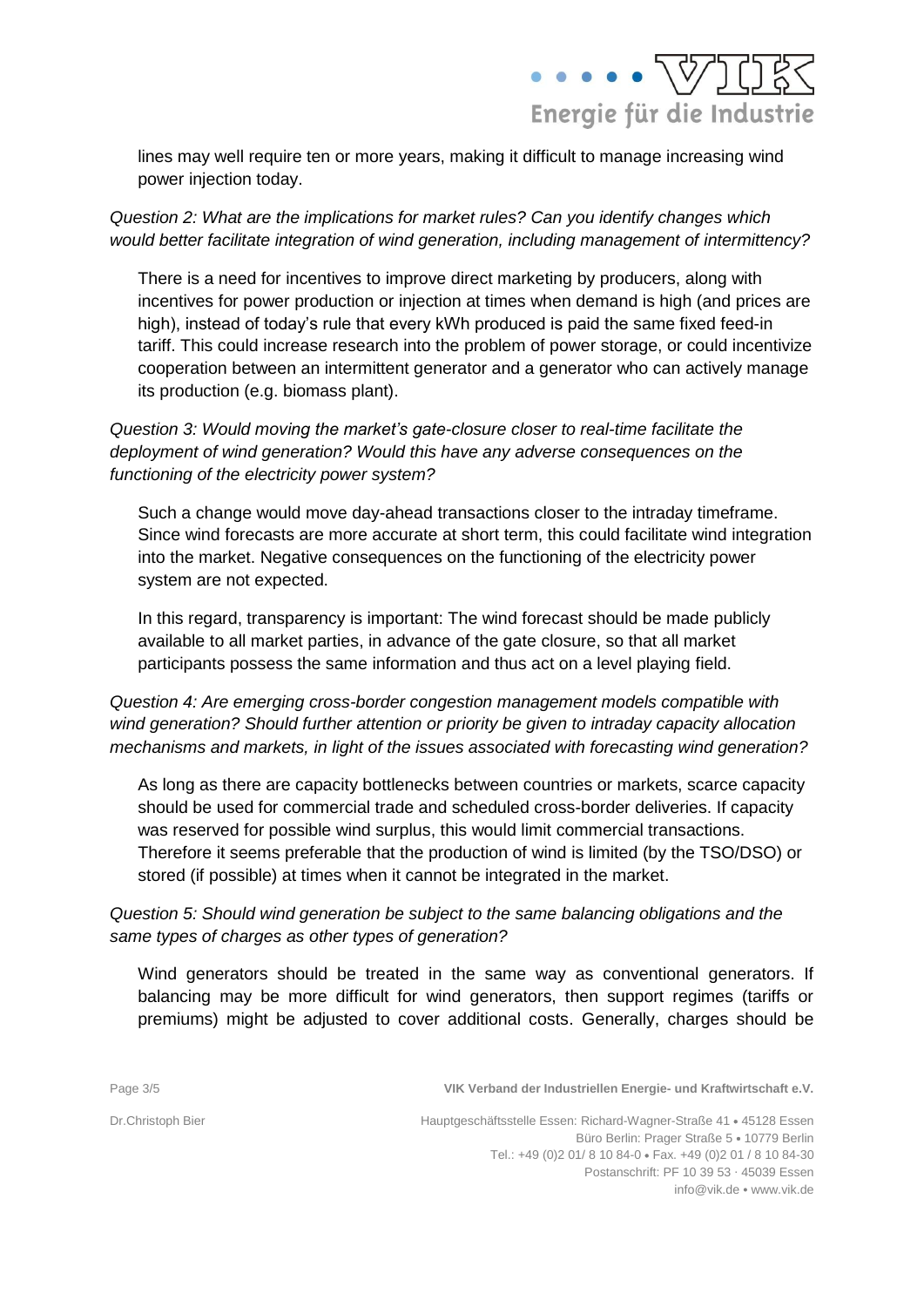

structured to favour users who are good at forecasting their demand and suppliers who can manage their portfolios.

*Question 6: Should TSOs engage in research and development (R&D) to address issues associated with a large share of wind generation included in the network? If so, how should the regulatory framework require or support this?*

R&D in this field seems to be necessary. R&D-support should be given by governments for projects covering such issues, regardless of whether this research is conducted by TSOs or other parties.

Another area for R&D could be to develop technical solutions which enable "green" electricity generators from e.g. biomass, water or wind to produce, in close cooperation, base-load or mid-load products as demanded on the market.

*Question 7: Should wind generators face the same types of network charges as other new generators, calculated using the same methodology? What is needed to provide a sufficient incentive for generation in choosing where to locate? What is needed to provide an appropriate balance of risk among market players? When should this not be the case?*

All kinds of generators should be equally treated. Special locational signals for wind power are not necessary, when the support scheme is appropriately designed: Expected market prices, expected wind and information about expected grid congestion should be enough for every generator to decide where to locate.

*Question 8: Broadly, what is the appropriate allocation of responsibilities, risk and cost among market players in developing new network infrastructure (e.g. ahead of or in response to new generation connections)? Should this be different for wind generation? Where is harmonization required?*

A common network development model is needed on national and regional, perhaps on EU level, which is based, among other aspects, on expected wind generation (or generally: expected generation) investments. In the short term, wind-caused congestion may be solved e.g. by temporarily shutting down turbines of wind based electricity generation.

*Question 9: Do you agree that the "supergrid" issues for regulators identified in 5.1 are relevant? Is there anything else European regulators should be considering?*

Since governments aim at strongly increasing the wind power installed offshore, a European or North-Sea supergrid is an important issue. And since it is a multilateral one, in the absence of a European regulator there is a need for European regulators to

Page 4/5 **VIK Verband der Industriellen Energie- und Kraftwirtschaft e.V.**